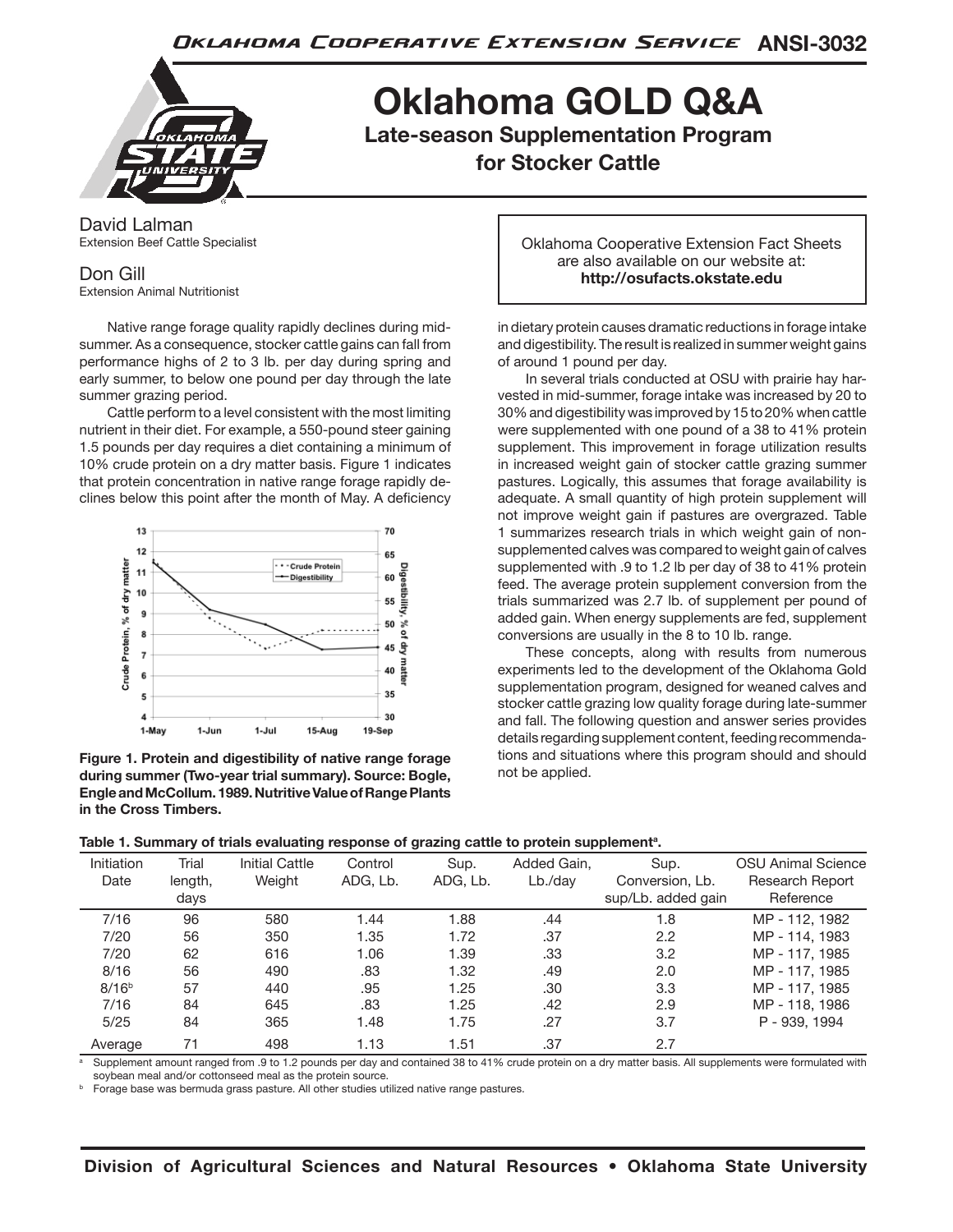**1. Why is the feed efficiency with protein supplements better than with energy feeds with summer stockers?**

> *The protein supplement (small amounts) causes an increase in both forage intake and digestibility. The added efficiency comes from the increased forage utilization. Energy supplements usually cause a slight drop in forage digestibility and either have no or a negative effect on forage intake.*

**2. Define a protein supplement for the Oklahoma Gold Program for summer stockers.**

> *The protein supplement must contain at least 38% crude protein from natural sources and it should contain at least 1% phosphorus. It should not contain feed grains or other feeds high in starch, which may depress forage digestibility. It should contain 200-400 grams per ton of either Rumensin® or Bovatec® or 700 grams per ton of Aureomycin®.*

#### **3. Will 20% protein range cubes work?**

*Not as well as a 38-40% protein supplements. Cattle grazing late summer forage typically require .3-.4 lbs of supplemental protein to optimize forage utilization and increase weight gain. One pound of 20% protein cubes supplies only 1/3 to 1/2 of this amount.*

#### **4. What cautions do I need to be aware of?**

*The high protein program is designed to stimulate forage intake. If forage is limited it will not work. It is likely that in some cases the cattle will consume up to 25% more forage. Cattlemen need to ensure that the cattle do not run out of forage. See NREM-2869 for more details on grazing management and stocking rates. If the cattle run short of grass the advantage of the program can be lost in just a few days. Cattle may need to be sold or shipped early in drought situations.*

# **5. What are the advantages and disadvantages of increasing forage intake?**

*The advantages are associated with increased rates of gain and the reduction in overhead costs. The disadvantage is that increased pasture use could necessitate early shipment of the cattle. Depending on market conditions this may or may not be a disadvantage.*

#### **6. Should cattle on this program be implanted?**

*Yes, the effects of feeding programs and implants are 100% additive. The advantage of implanting becomes larger as the rate of gain increases. For example, if the cattle gain 1 pound per day the implant can be expected to increase gain up to 1.12 pounds per day or an additional 18 pounds if the cattle are run for 150 days. If the Gold Program increases the base gain to 1.6 pounds per day, then implanting will again increase gain 12%. However, the return will be greater on the higher gaining cattle as shown in the following calculations:*

*1.6 pounds per day X 12% increase in gain X 150 days = 28.8 pounds per season*

*The Oklahoma Gold Program for summer stockers will increase the return from implanting.*

# **7. What are the feeding recommendations?**

*Feed the Oklahoma Gold at a rate equivalent to 1 lb/head/day. This may be 1 pound each day, or 2 pounds every other day, or even 2.3 pounds on Monday, Wednesday, and Friday.*

#### **8. Are Rumensin***®* **and Bovatec***®* **supposed to be fed daily?**

*It is possible that the response to the ionophore is a little better if they are fed daily compared to every other day. However, neither Bovatec® nor Rumensin® will work properly unless the animal receives the proper dosage constantly at least every other day. (See questions 9 and 10)*

# **9. What dosage of Rumensin***®* **does OSU recommend?**

*OSU recommends that Rumensin® be fed at a rate of 100 mg/head/day (200 grams per ton in a feed tagged for feeding 1 lb/head/day). The rate can go up to twice this level for larger cattle. Rumensin® is also approved for every other day feeding.*

# **10. What feeding rate of Bovatec***®* **does OSU recommend?**

*OSU recommends that Bovatec® be fed at a rate of 100-200 mg/head/day (200-400 grams per ton in a feed tagged for feeding 1 lb/head/day). The rate may be increased. Optimum performance is generally seen when cattle receive between 150 and 200 mg/hd/day. CAUTION: Regulations state that Bovatec® should be fed daily.*

#### **11. How can 1 lb of high protein feed (cottonseed meal or soybean meal) be enough to increase gains up to 1/2 pound per day?**

*The effect of the high protein meal is to improve forage utilization by the animal. The digestibility of the forage is increased which, in turn, increases forage intake. When both forage digestibility and intake are increased, the result is much greater energy intake by the animal.*

# **12. Are the supplements used in this program toxic to horses?**

*Yes. However, the horse would have to eat quite a bit of feed (about 10 pounds with Rumensin®, or 100 pounds with Bovatec®). Horses should never be allowed access to feeds that contain an ionophore. Do not allow horses to consume these cattle feeds.*

# **13. When should I start feeding the cattle?**

*About June 15, but earlier or later is still beneficial as long as there is an adequate quantity of forage.*

# **14. Is there a best time of the day to feed the supplement?**

*With high protein supplements time is not as important as it is with energy feed. Most cattlemen who feed every other day or three times a week will most likely feed either early in the morning or in the evening when the cattle are easier to gather.*

# **15. Are protein supplements dangerous to the cattle?** *No. Most of the problems with grazing cattle that have been fed have been acidosis or grain overload (too much sugar or starch) or urea toxicity. Supplements qualifying for this program do not contain large quantities of grain or urea.*

# **16. My cattle will not eat the supplement. Why?**

*When first offering 2 pounds every other day, some cattle may not clean up the supplement by the time it is to be fed again. This is due to two possible problems: 1. The cattle may not know what feed is. If so, just give them some time. 2. Cattle may not like the*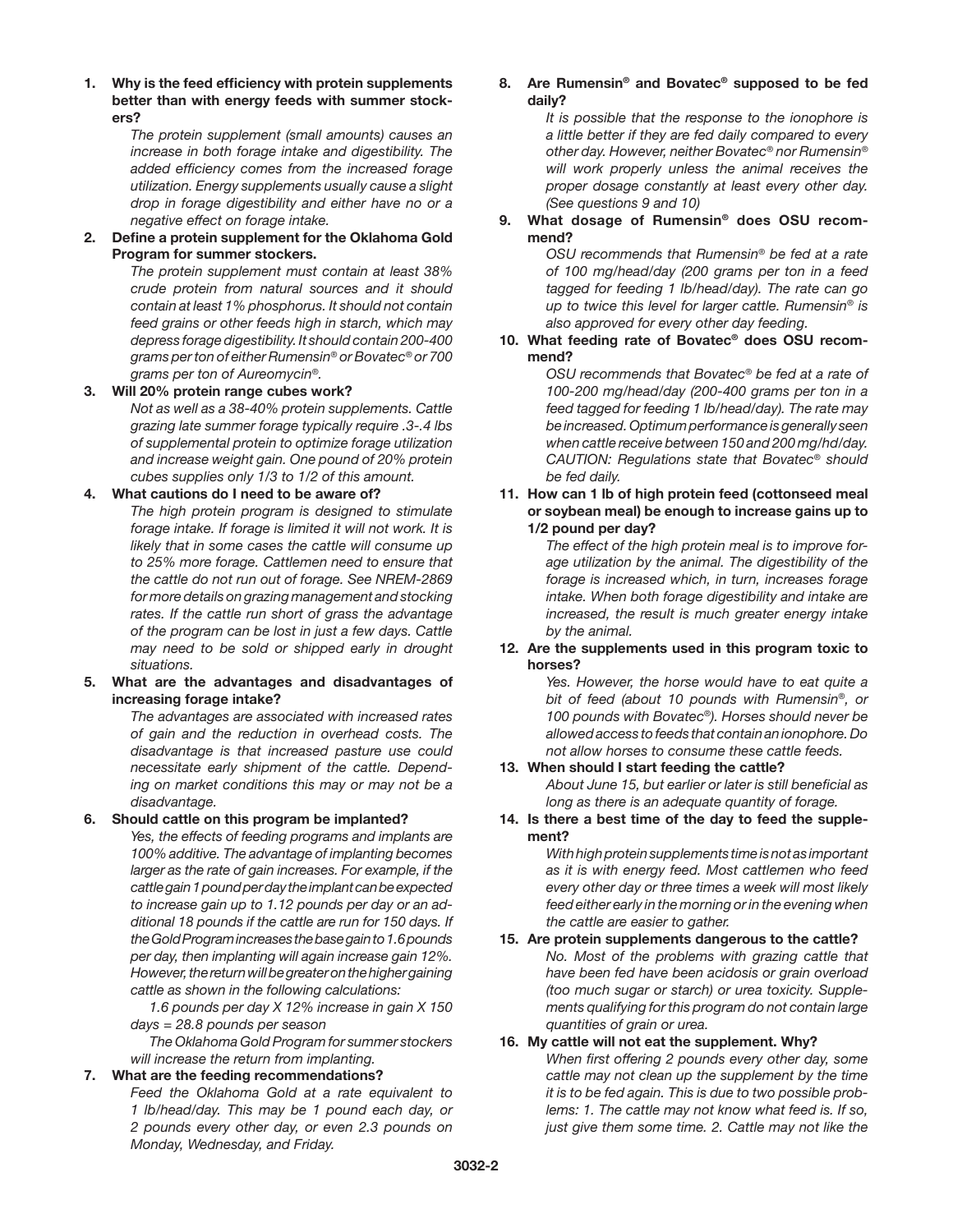*taste of the feed or feed additive, again give the cattle time. This situation is more frequently observed with Rumensin® compared to Bovatec®. If they still will not clean up the feed, cutback the amount fed but keep on the feeding schedule. It is not abnormal for cattle to take 3 or 4 weeks to get on a schedule where they eat the feed in a short period of time.* 

**17. Cattle do not seem to like the high protein supplement with an ionophore as well as they do "energy" feeds. Should I switch feeds?**

> *No. It is normal that ionophores, particularly Rumensin® somewhat suppress feed intake. The slower rate of consumption also leads to more even rate of intake among the timid and aggressive eaters. Be patient, it is important that all your cattle get the proper amount of feed. Many stocker cattle have not been exposed to cattle cubes before. There is an advantage to starting feeding a couple weeks before the cattle really need the feed.*

**18. High protein feeds cost more than other feeds. Can they really be more economical?**

*You can expect 1 pound of beef gain for each 1-3 pounds of the feed specified for this program.*

- **19. Does this program make the grass last longer?** *No.*
- **20. Does this program substitute for good management?**

*No. The best managers will get the best results. It will take a total cattle management program to be successful, even though this program is simple and easy to implement.*

- **21. Has this program been tested and does it work?** *Seven recent research trials and the experience of a number of Oklahoma cattlemen have clearly demonstrated that this program works over a wide range of forage types and locations. It has worked on small cattle to large cattle, fancy cattle to very plain cattle. The odds are it will work for you.*
- **22. Can this program be used to help grow out replacement heifers?**

*Yes. In many cases an additional 0.6 lb/day in the summer and early fall can make the difference in a successful breeding program. The economy of this program has a lot going for it.*

**23. You recommend the feeding of 1 lb/day in this program. Can this amount be increased or decreased?** *Maybe. The amount fed is always a compromise. The inclusion of the ionophore makes the program a little more limited. However, the feeding from 0.6 – 2 lb/day will fall within label requirements of Bovatec® and* 

*Rumensin®. The 1 lb level is recommended because the return on the dollars invested in feed is near its high. In some cases, it may make more money for cattlemen to feed 2 lbs even though his return on dollars invested in feed may be less. If for some reason you want to greatly change the amount fed, contact your feed supplier and he can possibly offer alternate ionophore levels.*

# **24. I want to calculate my own feeding rate. How do I predict response?**

*The following prediction equations are used in the OSU budgets:*

- *a. Response to energy feed 0.09 lb gain/lb feed.*
- *b. One time response to high protein feed = 0.32 pound gain per day.*
- *c. Response protein supplement 0.09 lb gain/lb feed fed per day.*
- *d. Response to ionophore at the proper level = 0.15 to 0.20 pounds per day.*

*Example 1: Feed 1 pound of high protein cube with ionophore. (0.32 one time protein response + 0.09 feed response + 0.20 ionophore response = 0.61 pounds per day).*

*Example 2: Feed 2 pounds per day of high protein cube with an ionophore. (0.32 one time protein response + 0.18 (2 X 0.09) feed response + 0.20 ionophore response =. 70 pounds per day).*

*Example 3: Feed 4 pounds of energy feed per day without an ionophore. (4 X 0.09 energy feed response = 0.36 pounds per day).*

## **25. What do cattlemen who have used this program have to say about the program?**

*"This program is the key to maintaining steady and profitable gains during late summer and early fall."*

**26. Other feeds such as cottonseed meal pellets are very similar to Oklahoma Gold cubes what is the difference?**

> *One pound of cottonseed cubes will likely increase gain in mid-summer about 0.4 pounds per day. While 1 pound of Oklahoma Gold cubes should increase gain about 0.6 pounds per day. Either feed should be very profitable to feed. Because of the feed additive (Rumensin®, Bovatec®, or Aureomycin®) the Gold Cube should produce gain worth (0.2 X \$.60 per pound) or \$.12 more per day. If the Gold cube cost \$10.50 per CWT and the cottonseed cube was free the producer would still be ahead to feed the Gold cube at these feeding levels.*